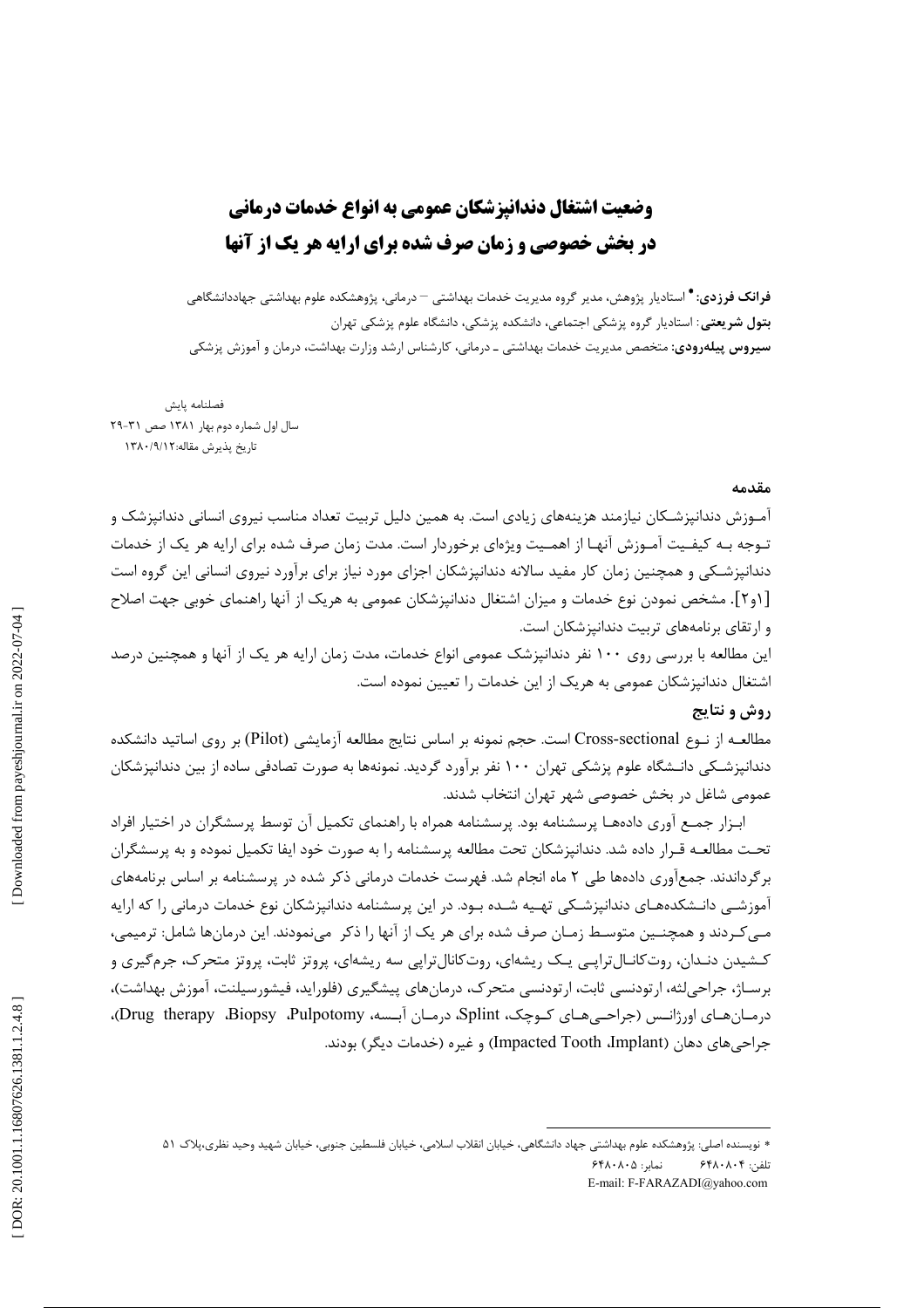فصلنامه پژوهشكده علوم بهداشتى جهاددانشگاهى

طبق راهـنمای تکمـیل پرسـشنامه، زمان ارایه هر خدمت متوسط زمانی بود که دندانپزشکان برای ارایه هر خدمت در کل جلسات مراجعه بیمار برای دریافت آن صرف می کردند به طور مـثال ١٠ دقـيقه بـراى كشيدن دندان و ۵ ساعت براى ساخت یک پروتز متحرک کامل جدول شماره ۱ درصد اشتغال دندانپزشـكان عمومـى به هريك از خدمات دندانپزشكى و مدت زمان ارایه هر یک از آنها را بر اساس نتایج مطالعه نشان مـ دهـد. در مقالـه حاضـر بـراي درک بهتـر بحـث ارايه شده، متوسط مـراجعه در ۱۰۰ نفـر جمعـیت شـهری کـشور نیز که حاصل طرح جامع نیاز سنجی نیروی انسانی دندانپزشکی در كشور است در جدول مذكور نشان داده شده است[۳].

همان طور که ملاحظه می شود بیشترین درمانی که دندانپزشکان عمومی به آن اشتغال داشتند ترمیم دندانها و كمترين آنها ارتودنسي ثابت بوده است. خدماتي كه بيش از ٨٠ درصد دندانپزشکان آنها را در مطبها ارایه میدهند، به ترتیب عبارتند از: ترمیمی ۹۷ درصد، کشیدن دندان ۸۹ درصد، جرم گیری و برساژ ۸۸ درصد و روت کانال تراپی یک ریشهای ۸۶ درصد. خدماتی که کمتر از ۲۰ درصد دندانپزشکان آنها را ارایه میدهند عبارتند از: جراحی لثه ۱۸ درصد، درمانهای پیشگیری شامل فضا نگهدار (Space maintainer)، فضاساز (Space regainer) ۱۷ درصد و ارتودنسی ثابت ۳ درصد.

جدول شماره ۱- درصد اشتغال دندانپزشکان عمومی، میانه مدت زمان ارایه خدمات دندانپزشکی و متوسط مراجعه سالانه در ۱۰۰ نفر حمعیت شهری کشور به تفکیک انواع خدمات

| متوسط مراجعه در ۱۰۰ نفر جمعیت   | ميانه مدت زمان ارايه | درصد اشتغال | نوع خدمت                  |
|---------------------------------|----------------------|-------------|---------------------------|
| در سال                          | بر حسب دقيقه         |             |                           |
| $\mathcal{N} \cdot \mathcal{N}$ | $\mathbf{r}$ .       | ٩٧          | ترميمى                    |
| 15/                             | ۱۵                   | ۸۹          | كشيدن دندان               |
| $\mathbf{r}/\cdot$              | $\mathbf{r}$ .       | ۸۸          | جرم گیری و برساژ          |
| f/Yf                            | $\mathbf{r}$ .       | ۸۶          | روت کانال تراپی یک ریشهای |
| .788                            | ۶۰                   | ٧۶          | پروتز ثابت                |
| .19                             | ۶۰                   | ٧٣          | پروتز متحرک               |
| f/Yf                            | ۶۰                   | ٧٣          | روت کانال تراپی سه ریشهای |
| $Y/\Lambda Y$                   | ٣٠                   | γ٠          | درمان های اورژانس         |
| $\cdot/\cdot \wedge$            | ٢٨                   | ۵۵          | درمانهای پیشگیری          |
| $\cdot$ /٣                      | ۶۰                   | ۲۸          | جراحي دهان                |
| .777                            | ٢٧٠                  | ۲۱          | ارتودنسي متحرك            |
| $\cdot$ /۶ $\wedge$             | 15.                  | ۱۸          | جراحي لثه                 |
| $\cdot$ /٢٢                     | 15.                  | ٣           | ارتودنسي ثابت             |

جلسات مراجعه بيمار براي دريافت آن است.

مطالعات نشان داد کار مفید دندانیزشکان عمومی (صرفاً ارایه خدمات درمانی بدون در نظر گرفتن خدمات آموزشی و پژوهشی) به طور متوسط ۶ ساعت در روز و برای ۵ روز در هفته است که با حذف تعطیلات سالانه کار مفید هر دندانپزشک عمومی ۹۰۰۰۰ دقیقه در سال بر آورد گردید.

بـه دلـیل ذکـر زمـانهـای بسیار کم یا بسیار زیاد خارج از انتظار در مورد ارایه بعضی درمانها توسط دندانیزشکان، میانه زمـان ارايـه خـدمات بـه عنوان شاخص مركزي انتخاب و اعلام شـد. شـایان ذکر است در اکثر قریب به اتفاق موارد میانه و مد زمـان ارايــه خــدمات برابـر بــود. مجــدداً تأكيد مـىشود كه اين زمـانهـا مـدت زمـان صرف شده برای ارایه یک خدمت در کل